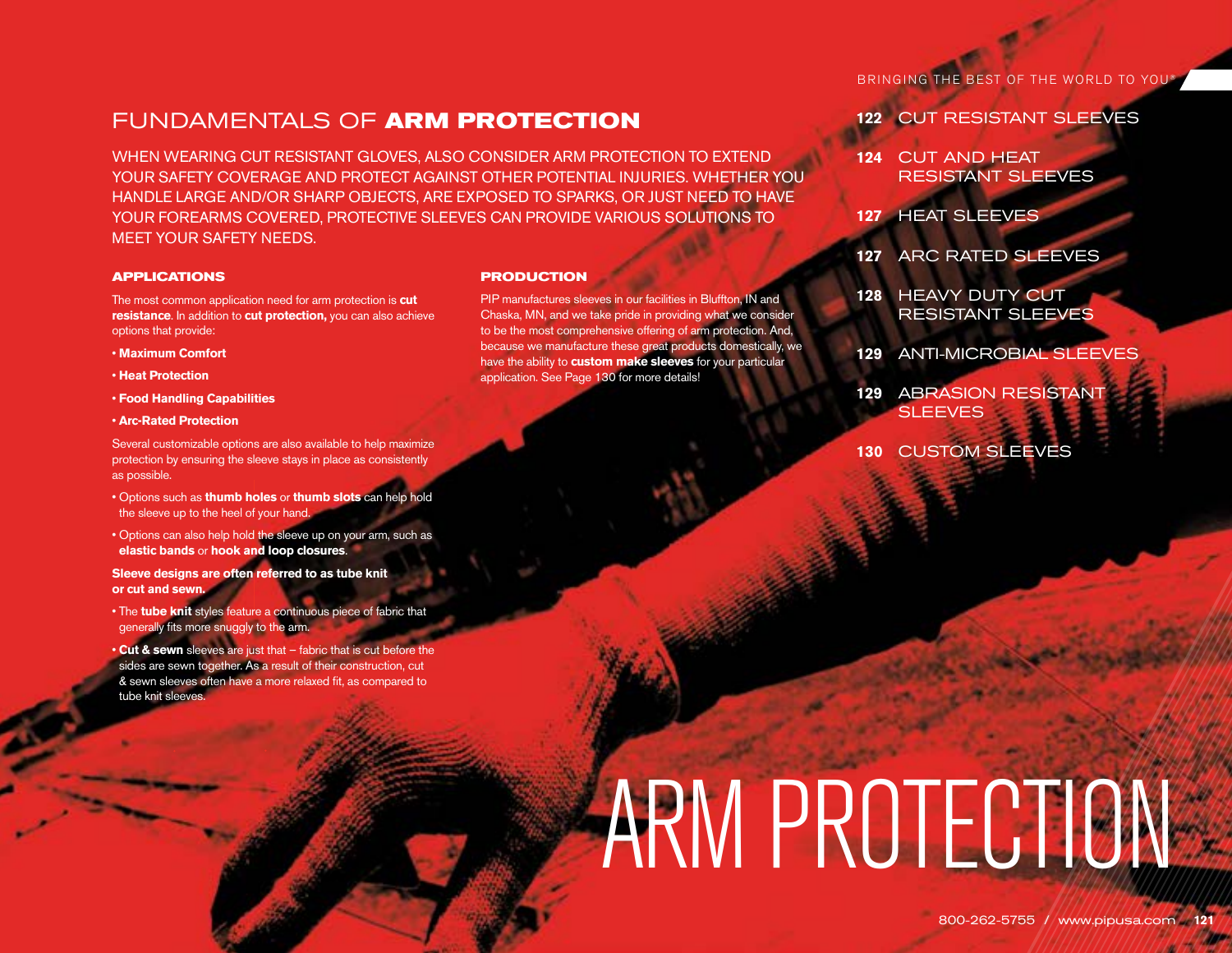

## ANSI **4**

### **20-DA18**

- Excellent cut resistance - Excellent abrasion protection - 2-ply for additional wear protection - Breathable - Made from component materials
- that comply with federal regulations for food contact 21CFR 170-199

Applications: *Electronics Manufacturing, Glass Cutting, Paper Processing, Food Processing*



# PROTECT YOUR ARMS AGAINST ABRASION

ANSI **2**

## **20-D18**

- Good cut protection
- High abrasion protection
- Elastic top provides a snug fit to
- prevent debris from entering the sleeve - Made from component materials that comply with federal regulations
- for food contact 21CFR 170-199

APPLICATIONS: *Electronics Manufacturing, Glass Cutting, Paper Processing, Food Processing*

| <b>STYLE NUMBER</b> | <b>ASTM</b> | <b>MATERIAL</b>                         | <b>CONSTRUCTION</b>                  | <b>PLY</b> | <b>COLOR</b>         | <b>LENGTHS AVAILABLE</b>               |
|---------------------|-------------|-----------------------------------------|--------------------------------------|------------|----------------------|----------------------------------------|
| 20-DA18             |             | Dyneema <sup>®</sup> Diamond Technology | <b>Seamless Knit</b>                 |            | Gray                 | 10", 12", 14", 16", 18", 20", 22", 24" |
| <b>20-DA18CL</b>    |             | Dyneema <sup>®</sup> Diamond Technology | Seamless Knit,<br>1-ply cotton liner |            | $\blacksquare$ Gray  | 10", 12", 14", 16", 18", 20", 22", 24" |
| 20-DA18S            |             | Dyneema <sup>®</sup> Diamond Technology | <b>Seamless Knit</b>                 |            | $\blacksquare$ Grav  | 10", 12", 14", 16", 18", 20", 22", 24" |
| 20-TG18             |             | Dyneema <sup>®</sup> Diamond Technology | <b>Seamless Knit</b>                 |            | $\blacksquare$ Gray  | 10", 12", 14", 16", 18", 20", 22", 24" |
| $20 - D18$          |             | Dyneema <sup>®</sup> Diamond Technology | <b>Seamless Knit</b>                 |            | $\blacksquare$ White | 10", 12", 14", 16", 18", 20", 22", 24" |
| 20-SD18             |             | Dyneema <sup>®</sup> Diamond Technology | <b>Seamless Knit</b>                 |            | $\blacksquare$ White | 10", 12", 14", 16", 18", 20", 22", 24" |
| 20-TG18S            |             | Dyneema <sup>®</sup> Diamond Technology | <b>Seamless Knit</b>                 |            | $\blacksquare$ Grav  | 10", 12", 14", 16", 18", 20", 22", 24" |

**FROM** 

**FROM AND STRUCK** 

Sleeves made with Dyneema® Diamond Technology offer unparalleled comfort and coolness, while providing cut and abrasion resistance.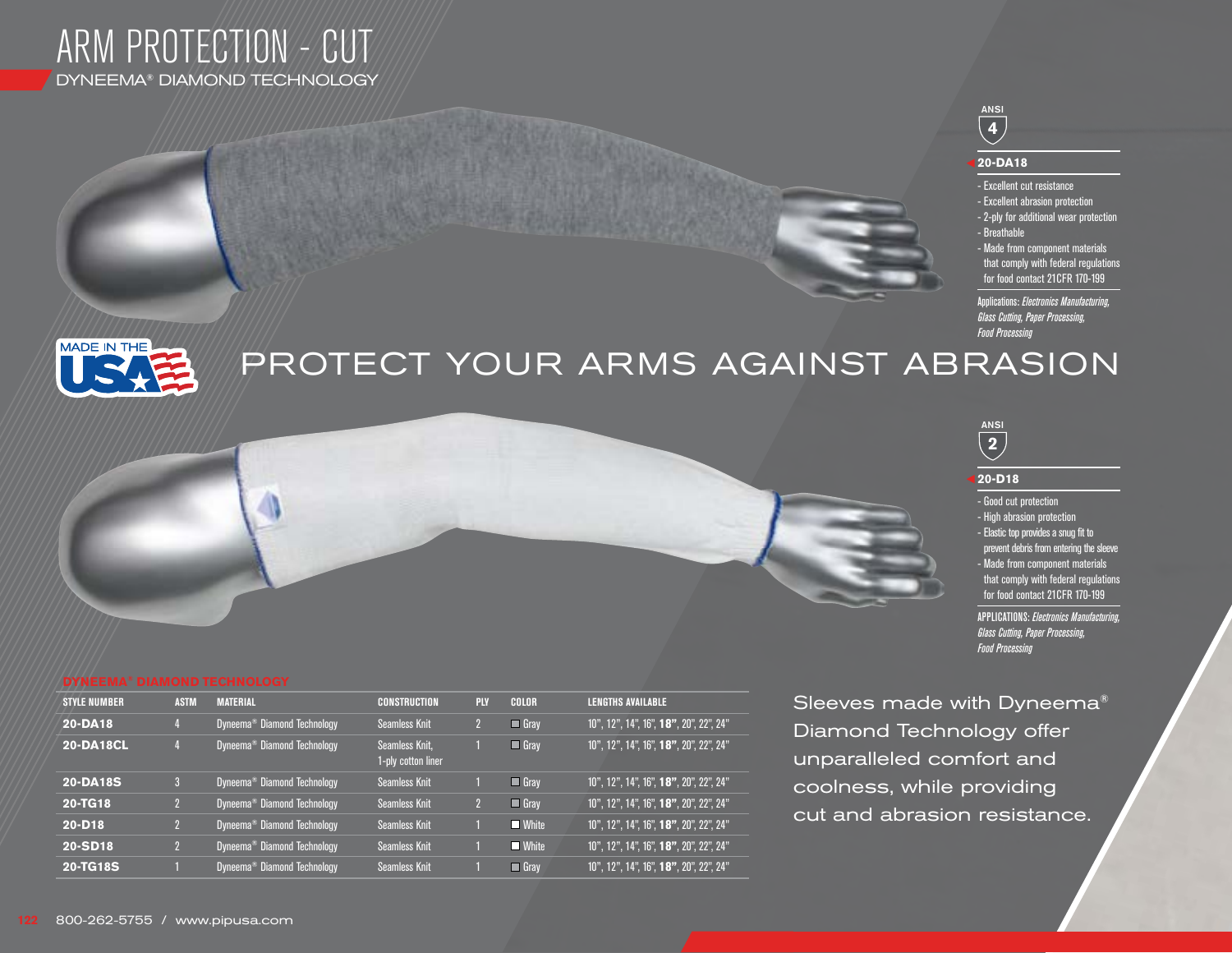

# MAXIMUM CUT RESISTANCE

# ARM PROTECTION COMFORTABLE SCOOL



WITH DYNEEMA<sup>®</sup> DIAMOND 7/7/2/1/2/4/2/20Y

800-262-5755 / www.pipusa.com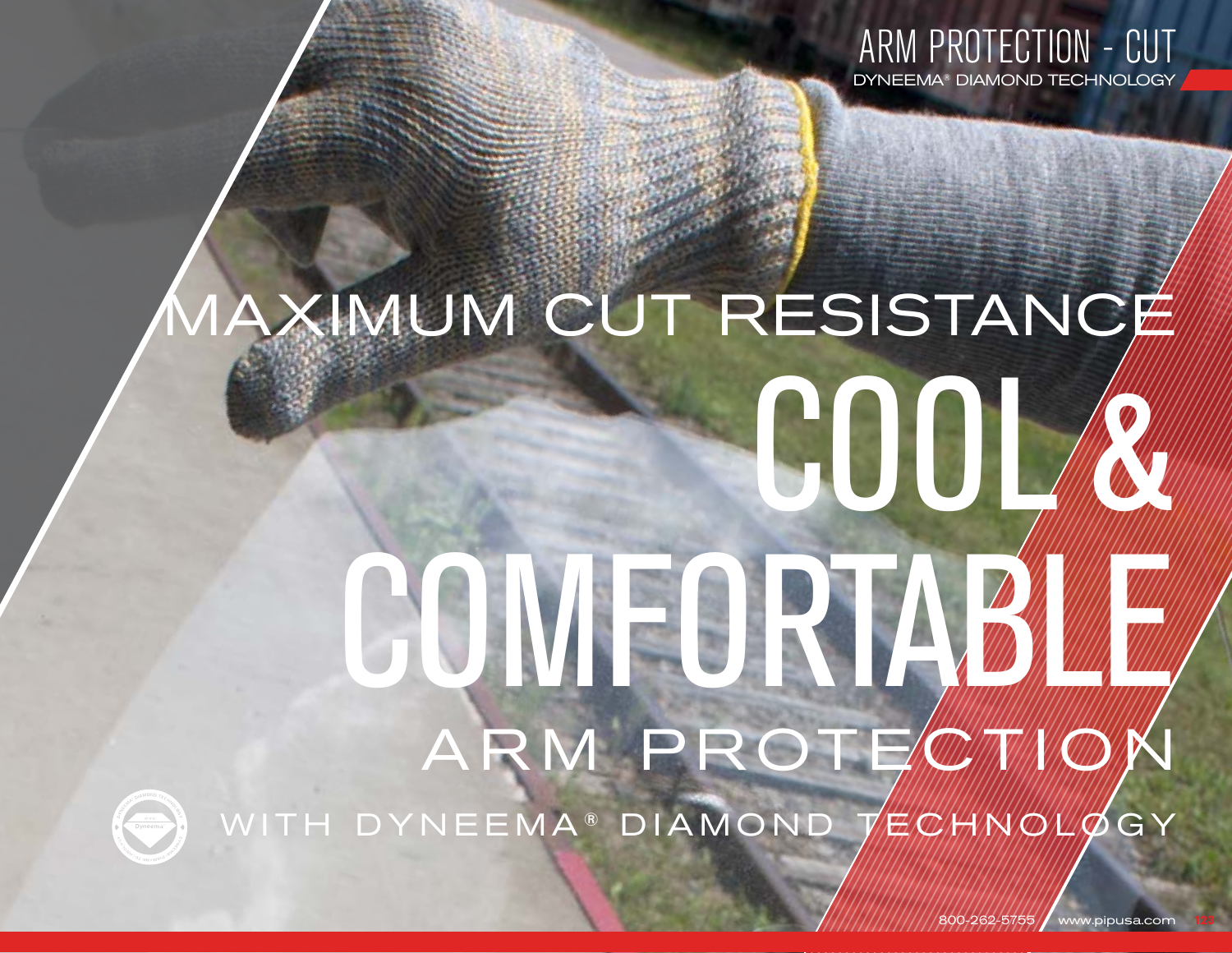# ARM PROTECTION - CUT BINA DUPONT™ KE*VILAR*

# ARMMPROTECTION CUT GUITE

WWWAWPONT™ KEVLAR®

**DuPont™ Kevlar** 

**Tevlar** 

## **DUPONT<sup>™</sup> KEVLA**

| <b><i>STYLE NUMBER</i></b> |                | <b>MATERIAL</b>                                      | <b>CONSTRUCTION</b>                                                                      | <b>PLY</b>     | <b>COLOR</b>          | <b>LENGTHS AVAILABLE</b>               |
|----------------------------|----------------|------------------------------------------------------|------------------------------------------------------------------------------------------|----------------|-----------------------|----------------------------------------|
| 10-KS18                    |                | DuPont™ Kevlar <sup>®</sup>                          | <b>Seamless Knit</b>                                                                     | $\overline{2}$ | $\blacksquare$ Yellow | 10", 12", 14", 16", 18", 20", 22", 24" |
| 10-KS18CL                  | В              | DuPont™ Kevlar <sup>®</sup>                          | Seamless Knit,<br>1-ply cotton liner                                                     | $\overline{2}$ | $\blacksquare$ Yellow | 10", 12", 14", 16", 18", 20", 22", 24" |
| <b>10-BKDS18</b>           | 3              | DuPont™ Kevlar <sup>®</sup>                          | <b>Seamless Knit</b>                                                                     | $\overline{2}$ | $\Box$ Black          | 10", 12", 14", 16", 18", 20", 22", 24" |
| 10-KSB18                   | 3              | DuPont™ Kevlar <sup>®</sup>                          | <b>Blousy</b>                                                                            | $\overline{2}$ | $\blacksquare$ Yellow | 10", 12", 14", 16", 18", 20", 22", 24" |
| 10-KS18S                   | $\overline{2}$ | DuPont™ Kevlar <sup>®</sup>                          | <b>Seamless Knit</b>                                                                     |                | <b>N</b> Yellow       | 10", 12", 14", 16", 18", 20", 22", 24" |
| <b>10-BKS18</b>            | $\overline{2}$ | DuPont™ Kevlar <sup>®</sup>                          | <b>Seamless Knit</b>                                                                     |                | $\Box$ Black          | 10", 12", 14", 16", 18", 20", 22", 24" |
| 10-K4826                   | $\overline{2}$ | DuPont™ Kevlar <sup>®</sup>                          | Interlock, DuPont™ Kevlar <sup>®</sup> knit wrist<br>with thumb hole, B/G elastic at top |                | <b>N</b> Yellow       | 26"                                    |
| 10-K4822                   | $\overline{2}$ | DuPont™ Kevlar <sup>®</sup>                          | Interlock, DuPont™ Kevlar <sup>®</sup> knit wrist<br>with thumb hole, B/G elastic at top |                | $\blacksquare$ Yellow | 22"                                    |
| 10-K4726                   |                | DuPont™ Kevlar <sup>®</sup> /<br><b>Cotton Blend</b> | Interlock, DuPont™ Kevlar <sup>®</sup> knit wrist<br>with thumb hole, B/G elastic at top |                | $\blacksquare$ Yellow | 26"                                    |
| 10-K4722                   |                | DuPont™ Kevlar <sup>®</sup> /<br><b>Cotton Blend</b> | Interlock, DuPont™ Kevlar <sup>®</sup> knit wrist<br>with thumb hole, B/G elastic at top |                | $\blacksquare$ Yellow | 22"                                    |

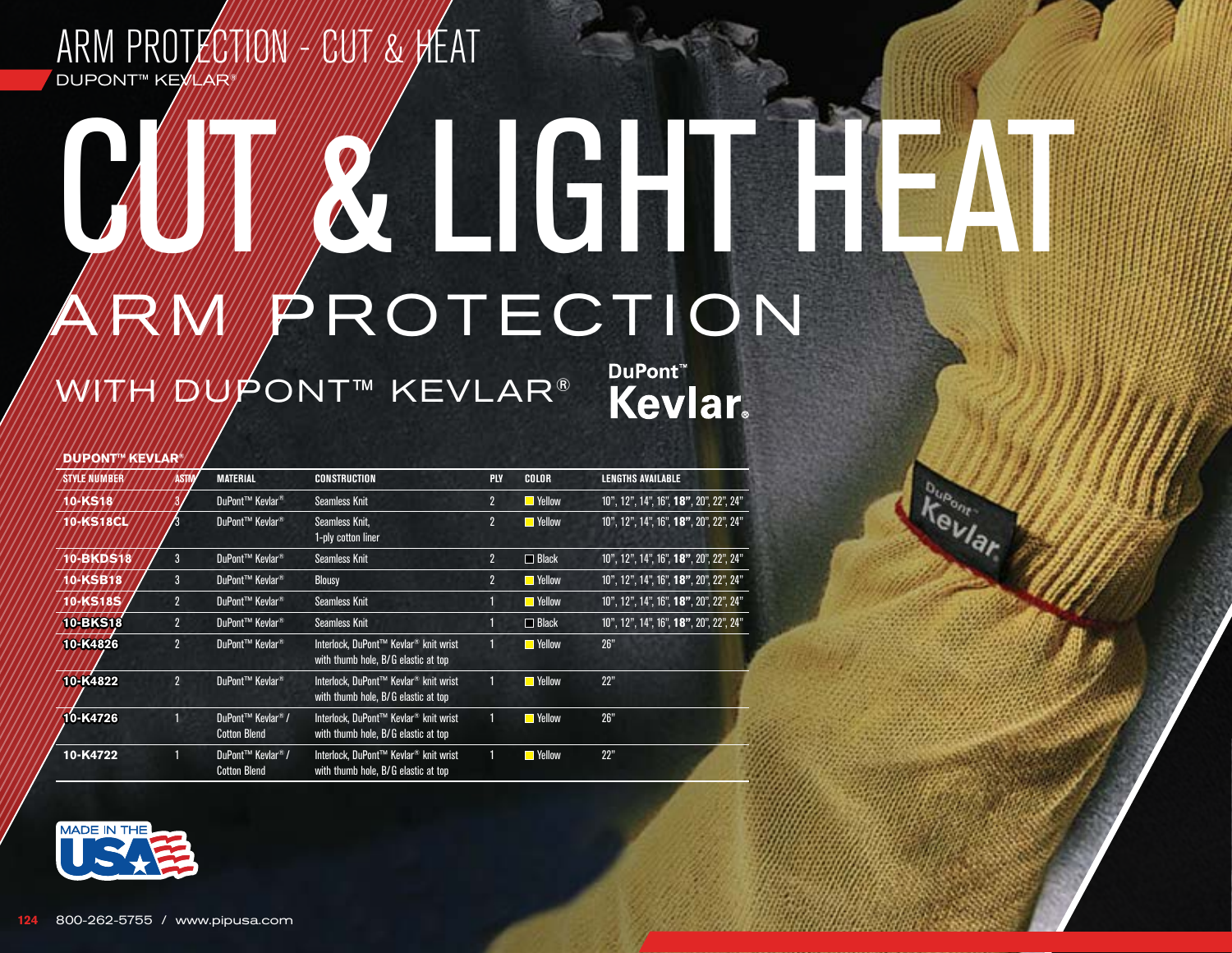# ARM PROTECTION - CUT & HEAT DUPONT™ KEVLAR®

## ANSI **3**

### **10-KS18**

- High cut protection - Light heat protection - 2-ply for additional wear protection

APPLICATIONS: *Glass Operations,* 

*Metal Stamping, Sheet Metal, Automotive, Construction*

## ANSI **3**

### **10-BKDS18**

- High cut protection - Light heat protection - Dark color hides dirt - 2-ply for additional wear protection

APPLICATIONS: *Glass Operations, Metal Stamping, Sheet Metal, Automotive, Construction*

# **2**

## **10-K4822**

ANSI

- Good cut protection - Light heat protection - Elastic top provides a snug fit to prevent debris from entering the sleeve - Thumb hole for additional

protection all the way to the knuckle, without sacrificing dexterity

APPLICATIONS: *Metal Stamping, Sheet Metal, Automotive, Construction*

## ANSI  $\overline{\mathbf{1}}$

## **10-K4722**

- Cut protection
- Light heat protection - Elastic top provides a snug fit to prevent debris from entering the sleeve
- Thumb hole for additional protection all the way to the knuckle, without sacrificing dexterity

APPLICATIONS: *Metal Stamping, Sheet Metal, Automotive, Construction*

Sleeves with DuPont<sup>™</sup> Kevlar<sup>®</sup> provide excellent cut protection and protection from light heat for the wrists and arms.

Available in single-ply or double-ply for added protection. Cotton inner ply styles offers added comfort.

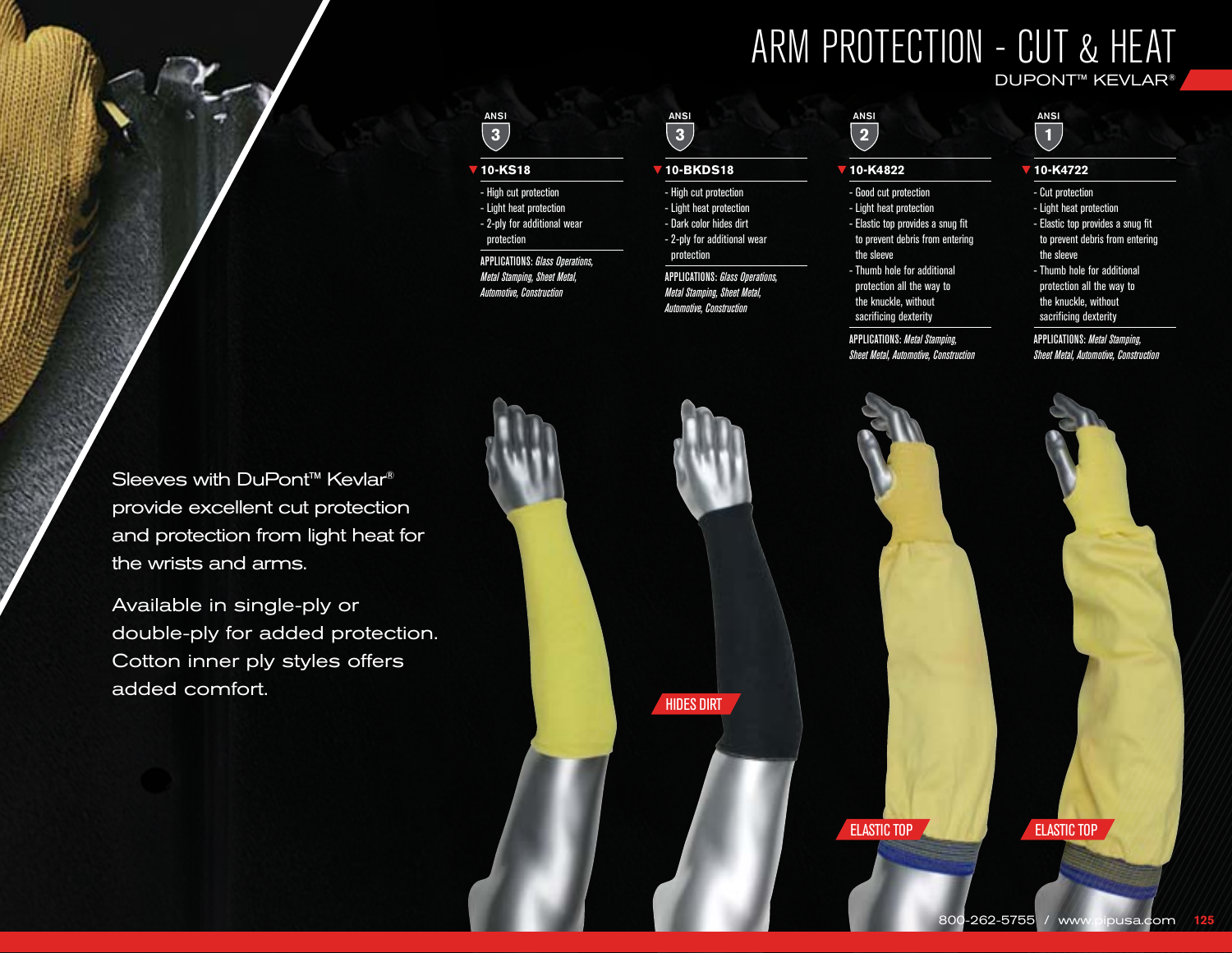# ARM PROTECTION - CUT & HEAT

ACP™ TECHNOLOGY WITH DUPONT™ KEVLAR®

| <b>STYLE NUMBER</b> |                  |                   | <b>ASTM</b> | <b>MATERIAL</b>                                  | <b>CONSTRUCTION</b>                                   | <b>PLY</b>     | <b>COLOR</b>               | <b>LENGTHS AVAILABLE</b>               |
|---------------------|------------------|-------------------|-------------|--------------------------------------------------|-------------------------------------------------------|----------------|----------------------------|----------------------------------------|
| 10-KA18             |                  |                   |             | ACP™ Technology with DuPont™ Kevlar <sup>®</sup> | <b>Seamless Knit</b>                                  | $\overline{2}$ | $\blacksquare$ Green       | 10", 12", 14", 16", 18", 20", 22", 24" |
| <b>10-KA18CL</b>    |                  |                   |             | ACP™ Technology with DuPont™ Kevlar <sup>®</sup> | Seamless Knit, with cotton liner                      |                | $\blacksquare$ Green       | 10", 12", 14", 16", 18", 20", 22", 24" |
| <b>10-KA18KL</b>    |                  |                   |             | ACP™ Technology with DuPont™ Kevlar <sup>®</sup> | Seamless Knit, with DuPont™ Kevlar <sup>®</sup> liner | $\overline{2}$ | $\blacksquare$ Green       | 10", 12", 14", 16", 18", 20", 22", 24" |
| <b>10-KANY18</b>    |                  |                   |             | ACP™ Technology with DuPont™ Kevlar <sup>®</sup> | <b>Seamless Knit</b>                                  | $\overline{2}$ | $\blacksquare$ Neon Yellow | 10", 12", 14", 16", 18", 20", 22", 24" |
| 10-KANY18CL         |                  |                   |             | ACP™ Technology with DuPont™ Kevlar <sup>®</sup> | Seamless Knit, with cotton liner                      |                | Neon Yellow                | 10", 12", 14", 16", 18", 20", 22", 24" |
| 10-KANY18KL         |                  |                   |             | ACP™ Technology with DuPont™ Kevlar <sup>®</sup> | Seamless Knit, with DuPont™ Kevlar <sup>®</sup> liner | $\overline{2}$ | $\blacksquare$ Neon Yellow | 10", 12", 14", 16", 18", 20", 22", 24" |
| <b>10-KANO18</b>    |                  |                   |             | ACP™ Technology with DuPont™ Kevlar <sup>®</sup> | <b>Seamless Knit</b>                                  | $\overline{2}$ | Neon Orange                | 10", 12", 14", 16", 18", 20", 22", 24" |
| 10-KANO18CL         |                  |                   |             | ACP™ Technology with DuPont™ Kevlar <sup>®</sup> | Seamless Knit, with cotton liner                      | $\overline{2}$ | Neon Orange                | 10", 12", 14", 16", 18", 20", 22", 24" |
| 10-KANO18KL         |                  |                   |             | ACP™ Technology with DuPont™ Kevlar <sup>®</sup> | Seamless Knit, with DuPont™ Kevlar <sup>®</sup> liner | $\overline{2}$ | Neon Orange                | 10", 12", 14", 16", 18", 20", 22", 24" |
| <b>10-KANP18</b>    |                  |                   |             | ACP™ Technology with DuPont™ Kevlar <sup>®</sup> | <b>Seamless Knit</b>                                  | $\overline{2}$ | Neon Pink                  | 10", 12", 14", 16", 18", 20", 22", 24" |
| 10-KANP18CL         |                  |                   |             | ACP™ Technology with DuPont™ Kevlar <sup>®</sup> | Seamless Knit, with cotton liner                      |                | <b>Neon Pink</b>           | 10", 12", 14", 16", 18", 20", 22", 24" |
| 10-KANP18KL         |                  |                   |             | ACP™ Technology with DuPont™ Kevlar <sup>®</sup> | Seamless Knit, with DuPont™ Kevlar <sup>®</sup> liner | $\overline{2}$ | Neon Pink                  | 10", 12", 14", 16", 18", 20", 22", 24" |
| <b>10-KA18S</b>     |                  |                   |             | ACP™ Technology with DuPont™ Kevlar <sup>®</sup> | <b>Seamless Knit</b>                                  |                | $\blacksquare$ Green       | 10", 12", 14", 16", 18", 20", 22", 24" |
| <b>10-KANY18S</b>   |                  |                   |             | ACP™ Technology with DuPont™ Kevlar <sup>®</sup> | <b>Seamless Knit</b>                                  |                | Neon Yellow                | 10", 12", 14", 16", 18", 20", 22", 24" |
| <b>10-KANO18S</b>   |                  |                   |             | ACP™ Technology with DuPont™ Kevlar <sup>®</sup> | <b>Seamless Knit</b>                                  |                | Neon Orange                | 10", 12", 14", 16", 18", 20", 22", 24" |
| <b>10-KANP18S</b>   |                  |                   |             | ACP™ Technology with DuPont™ Kevlar <sup>®</sup> | <b>Seamless Knit</b>                                  |                | Neon Pink                  | 10", 12", 14", 16", 18", 20", 22", 24" |
|                     |                  | VOIKOI            |             |                                                  |                                                       |                |                            |                                        |
| <b>STYLE NUMBER</b> | <b>PPE LEVEL</b> | <b>CAL RATING</b> | <b>ASTM</b> | <b>MATERIAL</b>                                  | <b>CONSTRUCTION</b>                                   | <b>PLY</b>     | <b>COLOR</b>               | <b>LENGTHS AVAILABLE</b>               |
| <b>10-KAM18</b>     |                  | 9.5               |             | ACP™ Technology with DuPont™ Kevlar <sup>®</sup> | <b>Seamless Knit</b>                                  |                | $\blacksquare$ Yellow      | 10", 12", 14", 16", 18", 20", 22", 24" |



# **2X THE CUT**<br>PROTECTION and value, compared to<br>traditional Para-Aramid PROTECTION



**10-KA18**

- Excellent cut protection - Light heat protection - 2-ply for additional wear

protection APPLICATIONS: *Sheet Metal and Stamping, Glass Handling, Assembly, Plastic Molding, Automotive*

increase in overall performance and value, compared to traditional Para-Aramid products. ACP provides excellent abrasion and cut resistance for lower cost per use. ACP Technology™ sleeves are 100% silicone free.

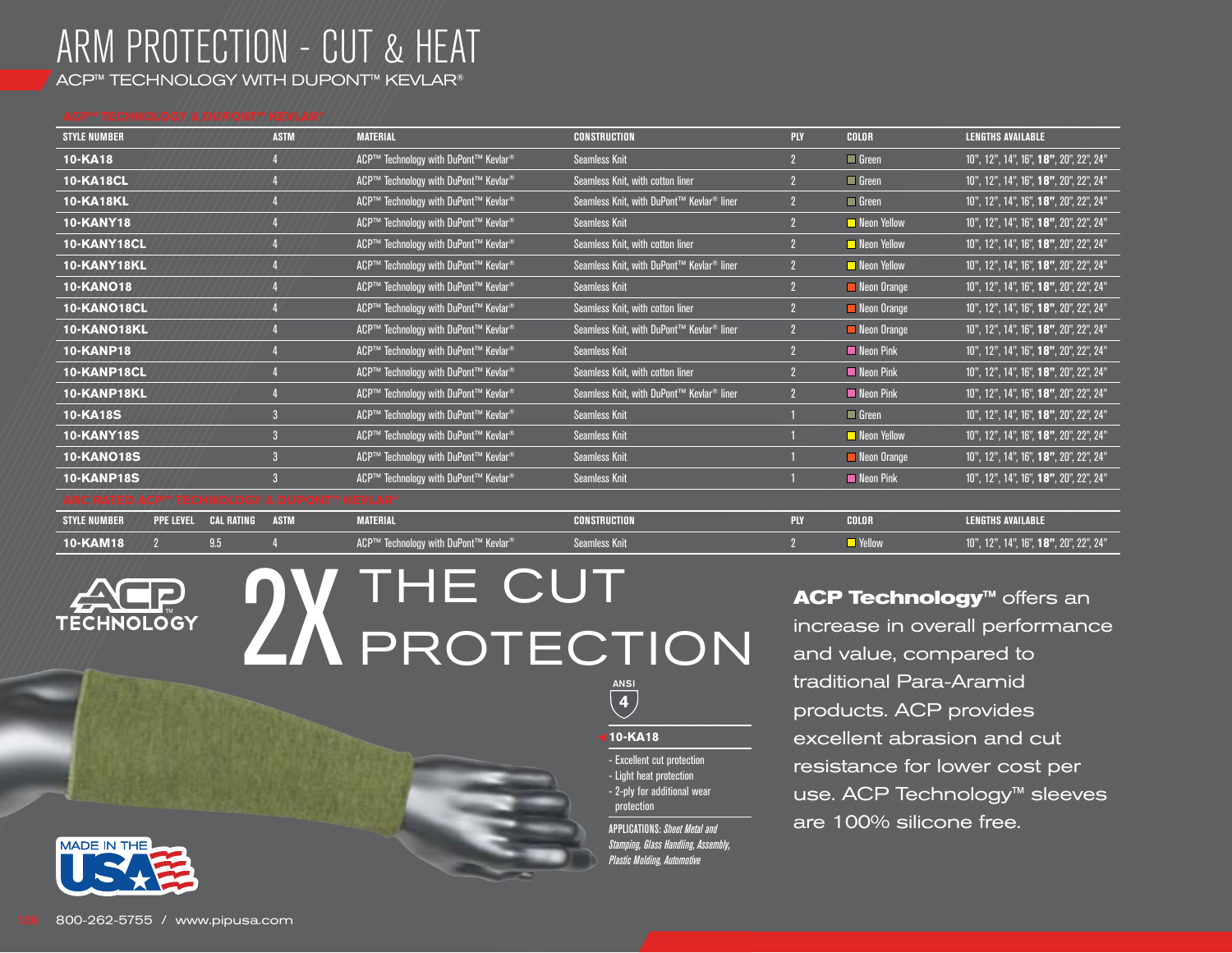# ARM PROTECTION - HEAT | ARC DUPONT KEVLAR & FR VISCOSE | GREEN SATEEN



### **10-KAM18**

- Offers AR/FR and cut protection - Light heat protection
- Excellent heat and flame resistance
- Thumb hole for additional protection all the way to the knuckle without sacrificing dexterity

APPLICATIONS: *Sheet Metal, Glass Handling, High Heat Areas, Electrical Repair and Maintenance, Automotive Manufacturing, Plastic Molding*



# ACP TECHNOLOGY WITH ARC PROTECTION





IDEAL FOR WELDING



## ANSI **2**

## **10-K4622**

- Good cut protection - Excellent thermal and flame protection from high heat - Elastic top provides a snug fit to prevent debris from entering the sleeve - Thumb hole for additional protection all the way to the knuckle without sacrificing dexterity

APPLICATIONS: *Welding, Automotive, Aerospace and Metal Fabrication*

## **11-45182**

- Excellent thermal and flame protection from high heat - Elastic top provides a snug fit to prevent debris from entering the sleeve APPLICATIONS: *Welding, Aerospace, Metal Fabrication*



IDEAL FOR WELDING

# HIGH HEAT PROTECTION FLAME RESISTANT &

### **HEAT PROTECTIO**

| <b>STYLE NUMBER</b> | ASTM           | <b>MATERIAL</b>                         | CONSTRUCTION                                                                    | PLY | COLOR                       | LENGTH |
|---------------------|----------------|-----------------------------------------|---------------------------------------------------------------------------------|-----|-----------------------------|--------|
| 10-K4626            | $\overline{2}$ | 60% FR Viscose /<br>40% DuPont™ Kevlar® | DuPont™ Kevlar <sup>®</sup> wrist with thumb<br>hole & blue/gold elastic at top |     | <b>Za</b> Brown &<br>Yellow | 26"    |
| 10-K4622            | 2              | 60% FR Viscose /<br>40% DuPont™ Kevlar® | DuPont™ Kevlar <sup>®</sup> wrist with thumb<br>hole & blue/gold elastic at top |     | <b>⊿</b> Brown &<br>Yellow  | 22"    |
| 11-45182            | N/A            | <b>FR Green Sateen</b>                  | Elastic overstitched at both edges                                              |     | $\blacksquare$ Green        | 18"    |
| 11-45183            | N/A            | <b>FR Green Sateen</b>                  | Blue/gold elastic at both ends                                                  |     | $\square$ Green             | 18"    |
| 11-45187            | N/A            | <b>FR Green Sateen</b>                  | DuPont™ Kevlar <sup>®</sup> wrist with thumb<br>hole & blue/gold elastic at top |     | $\Box$ Green                | 18"    |



# 800-262-5755 / www.pipusa.com **127**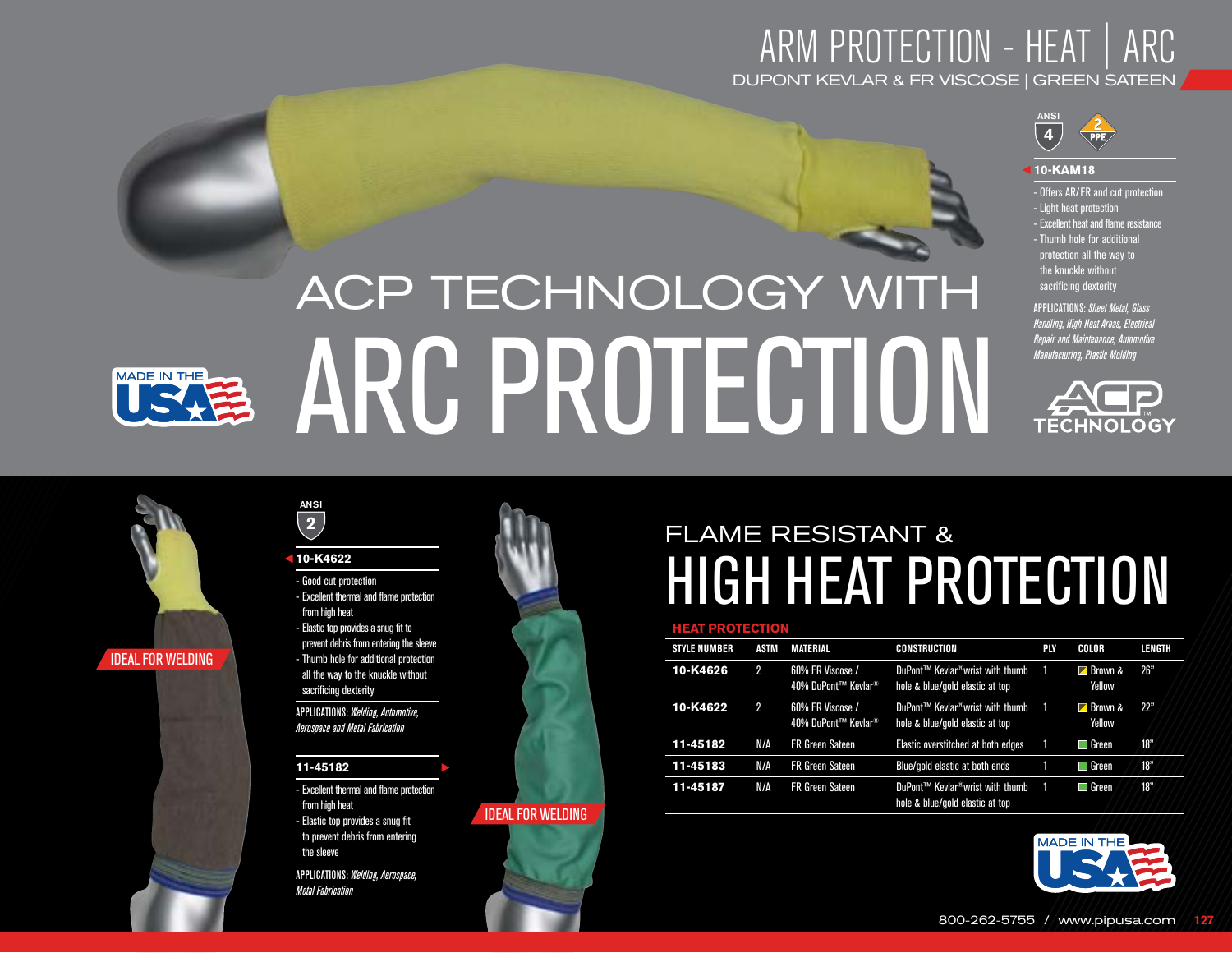# ARM PROTECTION - HEAVY DUTY CUT KUT-GARD® STAINLESS STEEL CORE YARN | CANE MESH HIGH CUT PROTECTION FOR FOOD HANDLING

# ANSI **5**

**25-618**

- Excellent Cut protection

- Complies with Federal Regulations for food contact (21 CFR, 170-199)

APPLICATIONS: *Food Service, Pulp and Paper Processing, Plastic Molding, Glass and Metal Handling*

**MADE IN THE** 

| <b>STAINLESS STEEL CORE YARN</b> |      |                                       |            |         |        |
|----------------------------------|------|---------------------------------------|------------|---------|--------|
| <b>STYLE NUMBER</b>              | ASTM | <b>MATERIAL</b>                       | <b>PIY</b> | COLOR   | LENGTH |
| 25-612                           | 5    | Stainless steel wire core / Polyester |            | ■ White | 12"    |
| $25 - 618$                       | 5    | Stainless steel wire core / Polyester |            | ■ White | 18"    |
| $25 - 621$                       | -5.  | Stainless steel wire core / Polyester |            | ■ White | 21"    |
|                                  |      |                                       |            |         |        |

HUERAN

**HEAVY DUTY** CUT RESISTANCE

ANSI **4 30-6775**

- Excellent Cut protection - Excellent puncture protection - Good abrasion protection - 2-ply for additional wear protection - Breathable APPLICATIONS: *Assembly, Plastic Molding, Metal Fabrication, Automotive*



**Cane mesh** provides protection from cuts and lacerations caused by glass, sheet or scrap metal, and other sharp objects

| <b>STYLE NUMBER</b> | <b>ASTM</b> | <b>MATERIAL</b> | <b>PLY</b> | <b>COLOR</b> | <b>LENGTH</b>  | <b>SIZE</b> |
|---------------------|-------------|-----------------|------------|--------------|----------------|-------------|
| 30-6775             |             | Nylon cane mesh |            | ■ White      | 7 <sup>n</sup> | $S - 4XL$   |
| 30-6775B            |             | Nylon cane mesh |            | ⊟ Black      | 72             | $S - 4XL$   |
| 30-6795             |             | Nylon cane mesh |            | ■ White      | 9"             | $S - 4XL$   |
| 30-6795B            |             | Nylon cane mesh |            | - Black      | $\mathfrak{g}$ | $S - 4XL$   |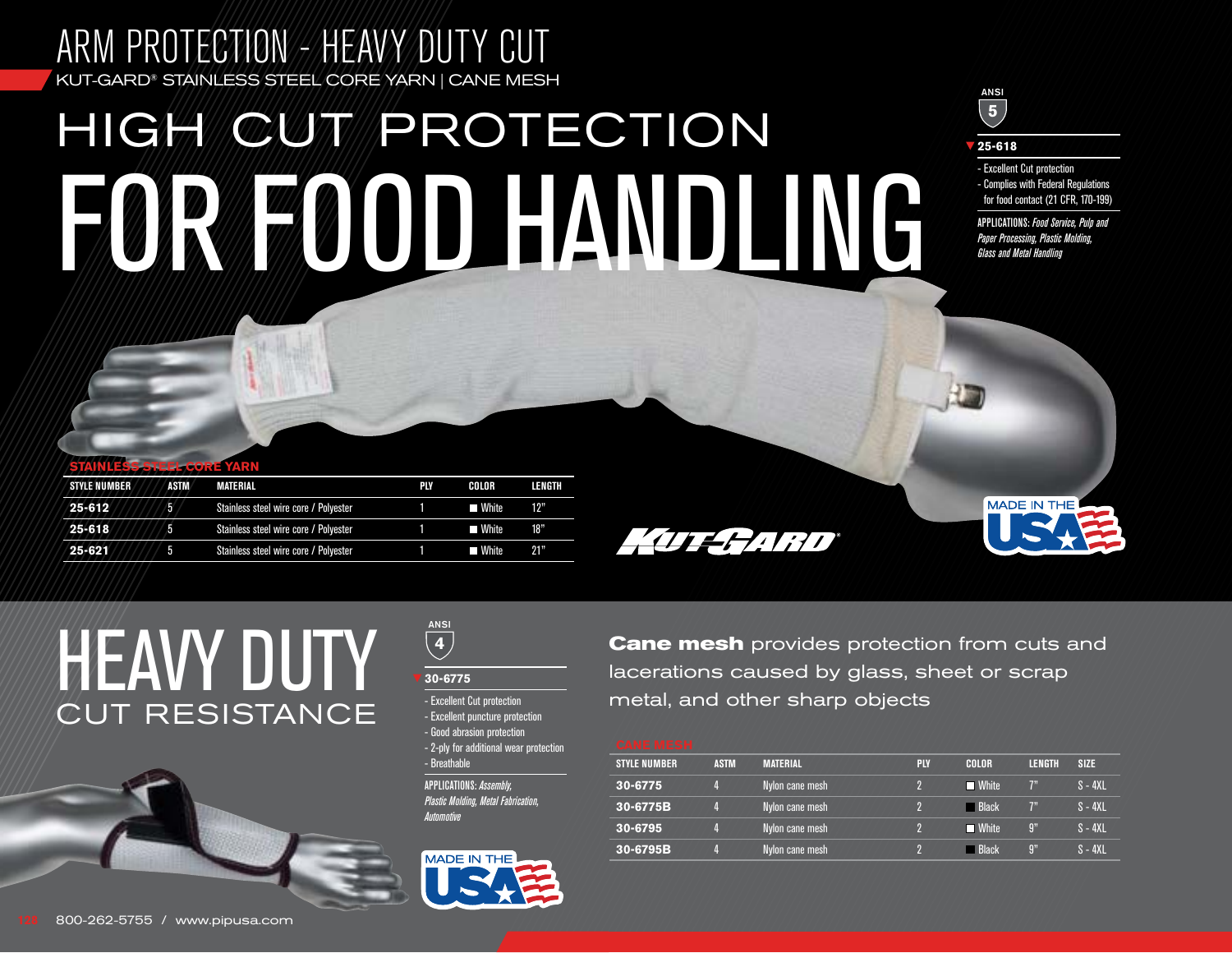# ARM PROTECTION - ANTI-MICROBIAL | ABRASION RESISTANT PRITEX™ | NATURAL FABRICS

# PRITEX™ PERFORMANCE & VALUE



**PRITEX™ Pritex<sup>™</sup>** is proprietary textured filament Polyester, plus Antimicrobial fabric that provides exceptional comfort, will not cause skin irritation, and offers excellent abrasion protection and ANSI Cut Level 2 cut resistance.

| ------              |                |                                                |                                    |            |                            |                |                                        |                         |
|---------------------|----------------|------------------------------------------------|------------------------------------|------------|----------------------------|----------------|----------------------------------------|-------------------------|
| <b>STYLE NUMBER</b> | <b>ASTM</b>    | <b>MATERIAL</b>                                | <b>CONSTRUCTION</b>                | <b>PLY</b> | COLOR                      | <b>WIDTH</b>   | <b>LENGTHS AVAILABLE</b>               |                         |
| 15-21PRI18KVBL*     |                | Pritex <sup>™</sup> /Kevlar <sup>®</sup> Blend | 2x1 Knit                           |            | <b>Black &amp; Yellow</b>  |                | 10", 12", 14", 16", 18", 20", 22", 24" |                         |
| 15-21PRI18BL        | $\overline{2}$ | Pritex™                                        | 2x1 Knit                           |            | <b>Black</b>               |                | 10", 12", 14", 16", 18", 20", 22", 24" |                         |
| 15-21PRI18WL        | 2 <sup>2</sup> | Pritex™                                        | 2x1 Knit                           |            | $\blacksquare$ White       |                | 10", 12", 14", 16", 18", 20", 22", 24" |                         |
| 15-218BKL           | 2 <sup>1</sup> | Pritex <sup>™</sup>                            | <b>Textured Filament Polyester</b> |            | <b>Black</b>               | 6.5"           | 10", 12", 14", 16", 18", 20", 22", 24" |                         |
| 15-218BKS           | 2 <sup>2</sup> | Pritex™                                        | <b>Textured Filament Polyester</b> |            | <b>Black</b>               | 5 <sup>n</sup> | 10", 12", 14", 16", 18", 20", 22", 24" |                         |
| 15-218WL            | 2 <sup>1</sup> | Pritex™                                        | <b>Textured Filament Polyester</b> |            | $\blacksquare$ White       | 6.5"           | 10", 12", 14", 16", 18", 20", 22", 24" |                         |
| 15-218WS            | 2 <sup>2</sup> | Pritex™                                        | <b>Textured Filament Polyester</b> |            | $\blacksquare$ White       | 5"             | 10", 12", 14", 16", 18", 20", 22", 24" |                         |
| 15-218NYL           | 2 <sup>1</sup> | Pritex <sup>™</sup>                            | <b>Textured Filament Polyester</b> |            | <b>Neon Yellow</b>         | 6.5"           | 10", 12", 14", 16", 18", 20", 22", 24" |                         |
| 15-218NYS           | 2 <sup>2</sup> | Pritex™                                        | <b>Textured Filament Polyester</b> |            | $\blacksquare$ Neon Yellow | 5"             | 10", 12", 14", 16", 18", 20", 22", 24" |                         |
| 15-218NOL           | 2 <sup>2</sup> | Pritex™                                        | <b>Textured Filament Polyester</b> |            | Neon Orange                | 6.5"           | 10", 12", 14", 16", 18", 20", 22", 24" | <b>AVAILABLE IN NEC</b> |
| 15-218NOS           | 2 <sup>1</sup> | Pritex <sup>™</sup>                            | <b>Textured Filament Polyester</b> |            | Neon Orange                | 5"             | 10", 12", 14", 16", 18", 20", 22", 24" |                         |
| 15-218NPL           | 2 <sup>2</sup> | Pritex <sup>™</sup>                            | <b>Textured Filament Polyester</b> |            | Neon Pink                  | 6.5"           | 10", 12", 14", 16", 18", 20", 22", 24" |                         |
| 15-218NPS           | 2 <sup>2</sup> | Pritex <sup>™</sup>                            | <b>Textured Filament Polyester</b> |            | Neon Pink                  | 5 <sup>n</sup> | 10", 12", 14", 16", 18", 20", 22", 24" |                         |
|                     |                |                                                |                                    |            |                            |                |                                        |                         |



## **15-218NPL**

- Good cut protection
- Breathable and comfortable - Silicone and Latex free
	-
- Lint free

**N COLORS** 

- Made from component materials that comply with federal regulations for food contact 21CFR 170-199 - Antimicrobial
- Hi-Vis color for enhanced visibility

APPLICATIONS: *Sheet Metal Fabrication, Painting, Canning, Recycling, Assembly, Plastic Molding, Food Processing*

*\* Does not comply with federal regulations for food contact*

# ABRASION PROTECTION DUCK, DENIM & COTTON FOR

### **GENERAL PURPOSE**

| <b>STYLE NUMBER</b> | <b>MATERIAL</b> | <b>CONSTRUCTION</b>                          | PLY | COLOR                | <b>LENGTHS AVAILABLE</b>                |
|---------------------|-----------------|----------------------------------------------|-----|----------------------|-----------------------------------------|
| 31-48182            | <b>Duck</b>     | Elastic over-stitched at both ends           |     | $\blacksquare$ White | 10", 12", 14", 16", 18", 20", 22", 24"  |
| 23-44182            | <b>Denim</b>    | Elastic over-stitched at both ends           |     | <b>Blue</b>          | 10", 12", 14", 16", 18", 20", 22", 24"  |
| $31 - C - 18$       | Cotton          | Seamless knit, unsewn edges                  |     | $\blacksquare$ White | 10", 12", 14", 16", 18", 20", 22", 24"  |
| 31-CS18             | Cotton          | Seamless knit, over-stitched<br>at both ends |     | $\blacksquare$ White | 10", 12", 14", 16", 18", 20", 22", 24"  |
| 31-CDS18            | Cotton          | Seamless knit                                |     | $\blacksquare$ White | 10", 12", 14", 16", 18", 20", 22", 24"" |



DUCK DENIM

COTTON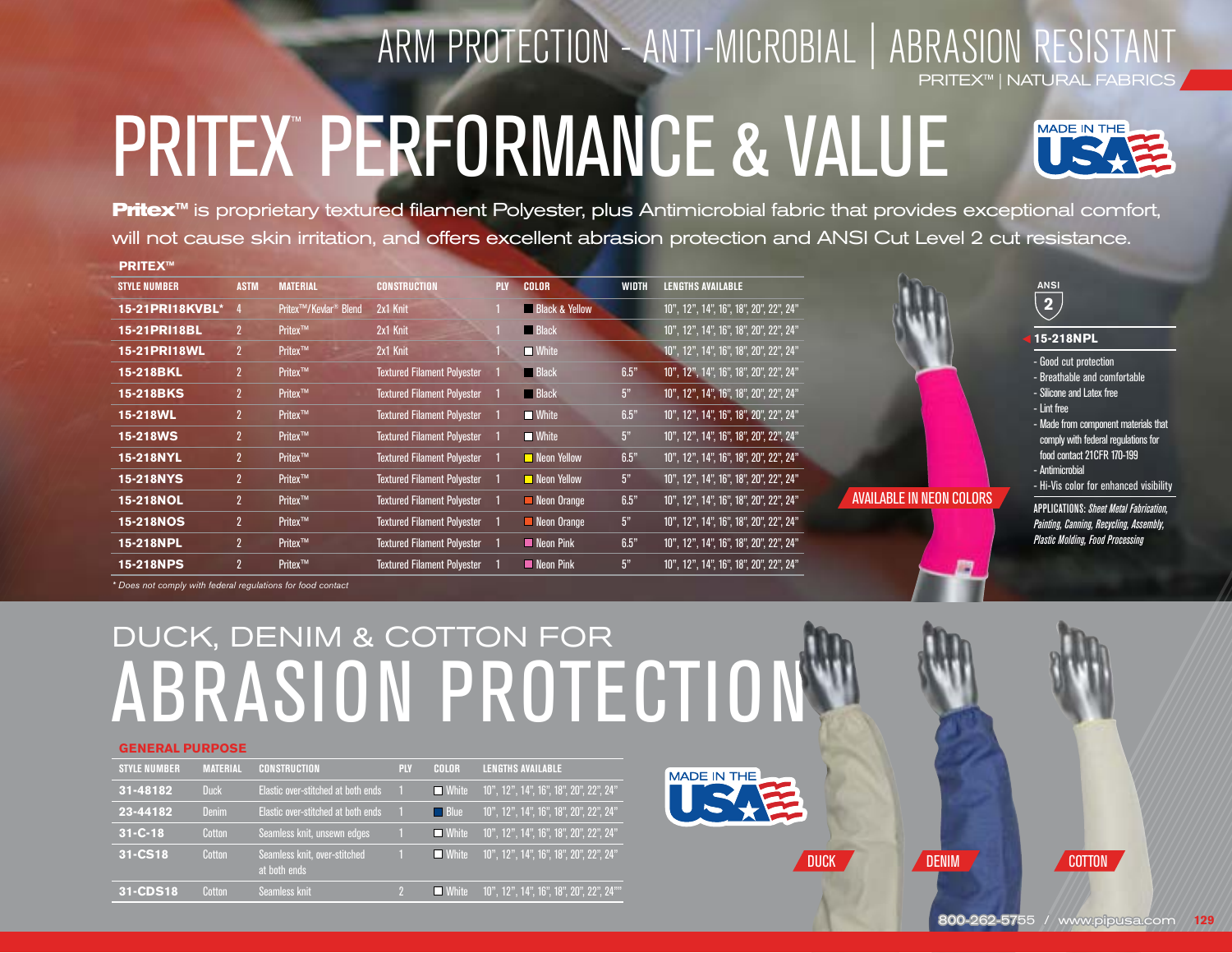

# CUSTOM OPTIONS FOR ENHANCED

When it comes to arm protection, you don't have to settle for what's already out there. Identify your safety need, then customize your solution by choosing the **Material, Size, and Option(s)** to maximize performance.

# **Call PIP at 1-800-262-5755**

For part numbers and pricing for your order, or if a custom option you need is not listed here.



*Orders will ship within 2 weeks (up to 4 weeks for Pritex sleeves).* 

|                    |                                        | <b>APPLICATION &amp; MATERIAL SELECTION</b>             |                  |                       | <b>SIZE SE</b>                  |
|--------------------|----------------------------------------|---------------------------------------------------------|------------------|-----------------------|---------------------------------|
|                    |                                        |                                                         | <b>PLY</b>       | <b>STRUCTURE</b>      | <b>STANDARD LENGTH</b>          |
| PROTECTION         | <b>ANSI</b>                            | Dyneema <sup>®</sup> Diamond Technology                 | $\overline{2}$   | <b>Tube Knit</b>      |                                 |
|                    | 4                                      | ACP™ Technology with DuPont™ Kevlar <sup>®</sup>        | $\overline{2}$   | <b>Tube Knit</b>      | $10" - 24"$<br>in 2" increments |
|                    |                                        | Pritex <sup>™</sup> / DuPont™ Kevlar <sup>®</sup> Blend | 1                | <b>Tube Knit</b>      |                                 |
|                    | <b>ANSI</b>                            | DuPont™ Kevlar <sup>®</sup>                             | $\overline{2}$   | <b>Tube Knit</b>      |                                 |
|                    | 3                                      | DuPont™ Kevlar <sup>®</sup> / Cotton                    | $\overline{2}$   | <b>Tube Knit</b>      | $10" - 24"$<br>in 2" increments |
|                    |                                        | ACP™ Technology with DuPont™ Kevlar <sup>®</sup>        | 1                | <b>Tube Knit</b>      |                                 |
|                    |                                        | Dyneema <sup>®</sup> Diamond Technology                 | 1                | <b>Tube Knit</b>      |                                 |
|                    | <b>ANSI</b><br>$\overline{\mathbf{2}}$ | DuPont™ Kevlar <sup>®</sup>                             | 1                | <b>Tube Knit</b>      | $10" - 24"$                     |
|                    |                                        | DuPont™ Kevlar <sup>®</sup> / FR Viscose                | 1                | <b>Cut &amp; Sewn</b> | in 2" increments                |
|                    |                                        | Pritex™                                                 | 1                | <b>Tube Knit</b>      |                                 |
| HEAT               | High heat & thermal                    | DuPont™ Kevlar <sup>®</sup> / FR Viscose                | 1                | <b>Cut &amp; Sewn</b> |                                 |
| <b>PROTECTION*</b> |                                        | <b>FR</b> Green                                         | 1                | <b>Cut &amp; Sewn</b> | $10" - 24"$<br>in 2" increments |
|                    | <b>Light heat</b>                      | DuPont™ Kevlar <sup>®</sup>                             | 1                | <b>Tube Knit</b>      |                                 |
| ARC FLASH          | <b>ANSI</b>                            | ACP™ Technology with DuPont™ Kevlar <sup>®</sup> (AR)   | 1                | <b>Tube Knit</b>      | $10" - 24"$                     |
| <b>ROTECTION</b>   |                                        | 9.5 cal/cm <sup>2</sup>                                 |                  |                       | in 2" increments                |
|                    | <b>Meets FDA 21CFR 170-199</b>         | Dyneema <sup>®</sup> Diamond Technology                 | 1                | <b>Tube Knit</b>      | $10" - 24"$                     |
| <b>HANDLING</b>    | <b>Food Handling Requirements</b>      | Pritex™<br><b>Tube Knit</b><br>1                        | in 2" increments |                       |                                 |
|                    |                                        | <b>Cotton</b>                                           | 1                | <b>Tube Knit</b>      |                                 |
| <b>PURPOSE</b>     |                                        | <b>Duck</b>                                             | 1                | <b>Cut &amp; Sewn</b> | $10" - 24"$<br>in 2" increments |
|                    |                                        | <b>Denim</b>                                            | 1                | <b>Cut &amp; Sewn</b> |                                 |

# LECTION

| STANDARD LENGTH STANDARD WIDTH  |                |
|---------------------------------|----------------|
| $10" - 24"$<br>in 2" increments | 3", 3.5" or 4" |
| $10" - 24"$<br>in 2" increments | 3", 3.5" or 4" |
| $10" - 24"$<br>in 2" increments | 3", 3.5" or 4" |
| $10" - 24"$<br>in 2" increments | 3", 3.5" or 4" |
| $10" - 24"$<br>in 2" increments | 3", 3.5" or 4" |
| $10" - 24"$<br>in 2" increments | 3", 3.5" or 4" |
| $10" - 24"$<br>in 2" increments | 3", 3.5" or 4" |

*\* Not NFPA 2112 certified and not ARC-rated* 

*\*\* Custom sizes available upon request*